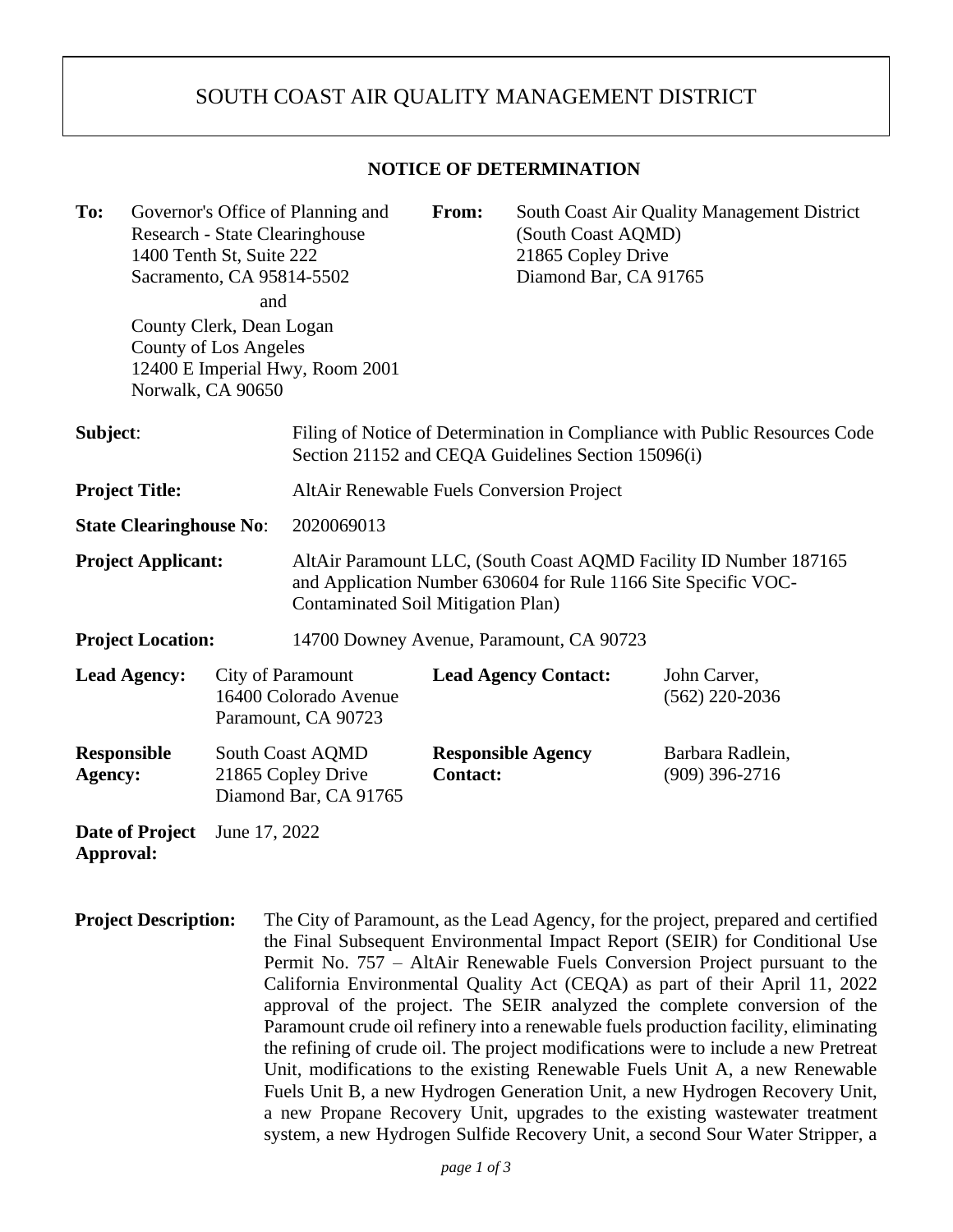new flare, modifications to the truck and rail loading/unloading racks, and new pipelines within the refinery. Some existing tanks would be upgraded/repaired and permitted to handle different products (e.g., non-edible vegetable oils and beef tallow). The Project would also include utilizing two existing 55,000-barrel storage tanks at the Lakewood Tank Farm, and would also relocate several buildings onsite and provide temporary buildings for the demolition and construction process. A South Coast AQMD Rule 1166 Site Specific VOC-Contaminated Soil Mitigation Plan (Application Number 630604) is included to address air quality impacts during construction.

The City of Paramount adopted Findings, a Mitigation Monitoring and Reporting Program, and Statement of Overriding Considerations, as set forth in the City of Paramount City Council's Resolution No. 22:021 Conditional Use Permit (CUP) No. 757 Amendment and Resolution No. 22:022 Zone Variance No. 409 for the project.

This is to advise that the South Coast AQMD, as the Responsible Agency, has approved South Coast AQMD Rule 1166 Site Specific VOC-Contaminated Soil Mitigation Plan (Application Number 630604), which is an element of the project and made the following determinations:

- 1. The South Coast AQMD has reviewed and considered the SEIR for the AltAir Renewable Fuels Conversion Project which was certified by the City of Paramount.
- 2. The South Coast AQMD, after considering the SEIR that was certified by the City of Paramount, and after considering the Findings, Mitigation Monitoring and Reporting Program, and Statement of Overriding Considerations adopted by the City of Paramount, as set forth in the City of Paramount City Council's Resolution No. 22:021 CUP No. 757 Amendment and Resolution No. 22:022 Zone Variance No. 409, insofar as they pertain to the Project's impacts on air quality, and has determined that the Significant Title V permit revision for the Project (Application Number 630604) to incorporate a Rule 1166 Site Specific VOC-Contaminated Soil Mitigation Plan which was proposed as air quality mitigation during construction of the AltAir Renewable Fuels Conversion Project should be issued under the terms and conditions specified therein.
- 3. The South Coast AQMD hereby finds that the Mitigation Monitoring and Reporting Program adopted by the City of Paramount, which assigns implementation and enforcement of the air quality mitigation measures AQ-1a, 2a, and 2b to the City of Paramount, the City of Bellflower, Paramount Unified School District, and Bellflower Unified School District, and which also assigns implementation and enforcement of AQ-5a to the City of Paramount and the South Coast AQMD, adequately mitigates the air quality impacts and no additional mitigation measures or project alternatives are identified.
- 4. These Responsible Agency determinations for the AltAir Renewable Fuels Conversion Project reflect the independent judgment of the South Coast AQMD.
- 5. The Deputy Executive Officer of Engineering and Permitting is the custodian of documents which constitute the record of proceedings regarding the South Coast AQMD's review and consideration of the SEIR and approval of the Significant Title V permit revision, which are located at 21865 Copley Drive, Diamond Bar, CA 91765.